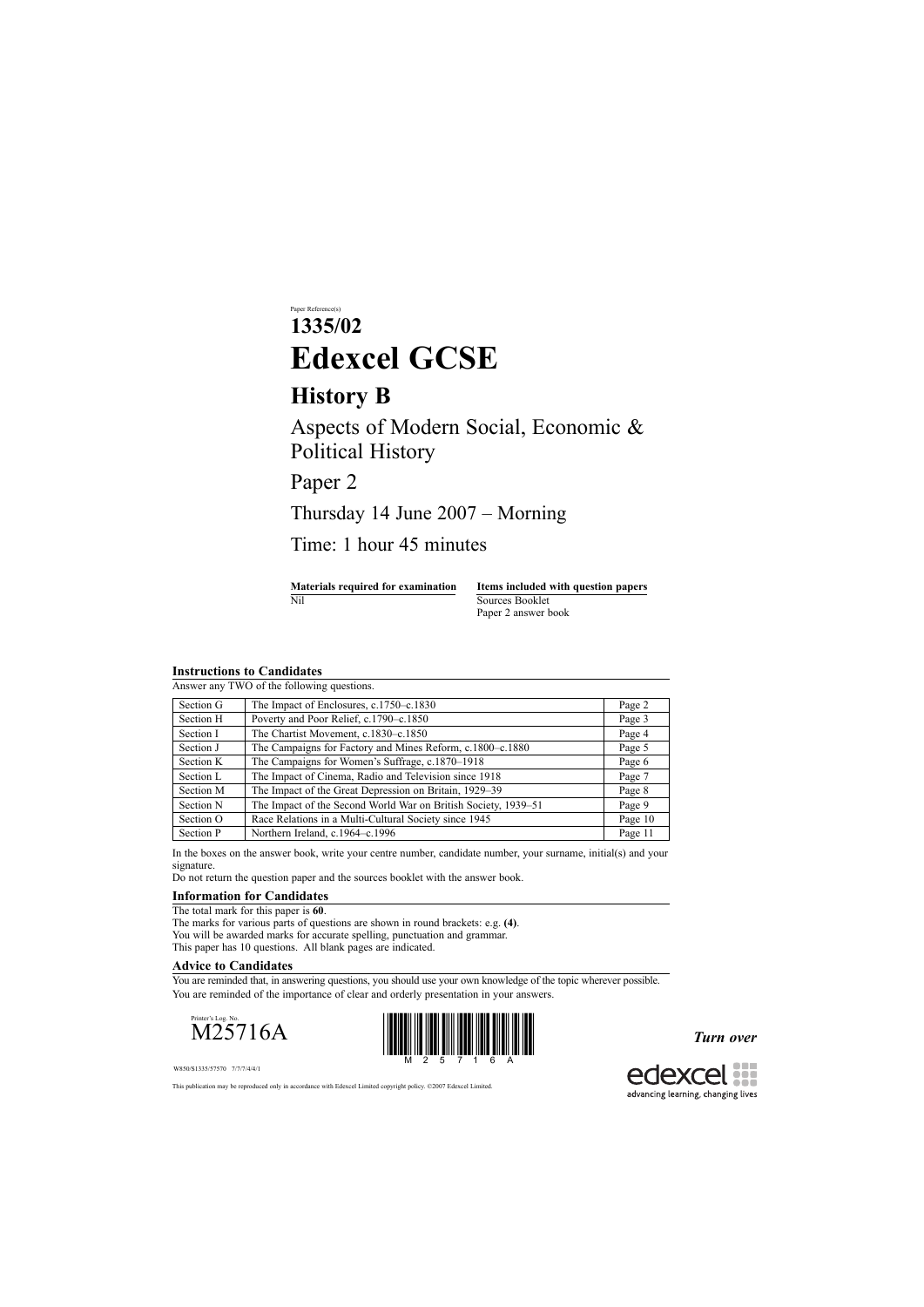#### **Depth Study G: The Impact of Enclosures, c.1750–c.1830**

- **1.** This question is about the open field system and the effects of the process of enclosure on British agriculture and society. Look carefully at Sources A to F and then answer questions (a) to (d) that follow.
	- (a) Study Source A.

What can you learn from Source A about farming in villages before enclosure?

**(4)**

(b) Study Sources A, B and C.

 Do Sources B and C support what Source A says about agriculture before enclosure? Explain your answer using all three sources.

**(6)**

(c) Study Sources D and E.

 How useful are these sources in helping you to understand who benefited from enclosure in the period after 1750?

**(8)**

(d) Study all the sources and use your own knowledge.

 'Parliamentary enclosure in the period 1750–1830 caused little hardship to all those involved in agriculture.'

 Use the sources, and your own knowledge, to explain whether you agree with this view of the effects of parliamentary enclosure.

**(12)**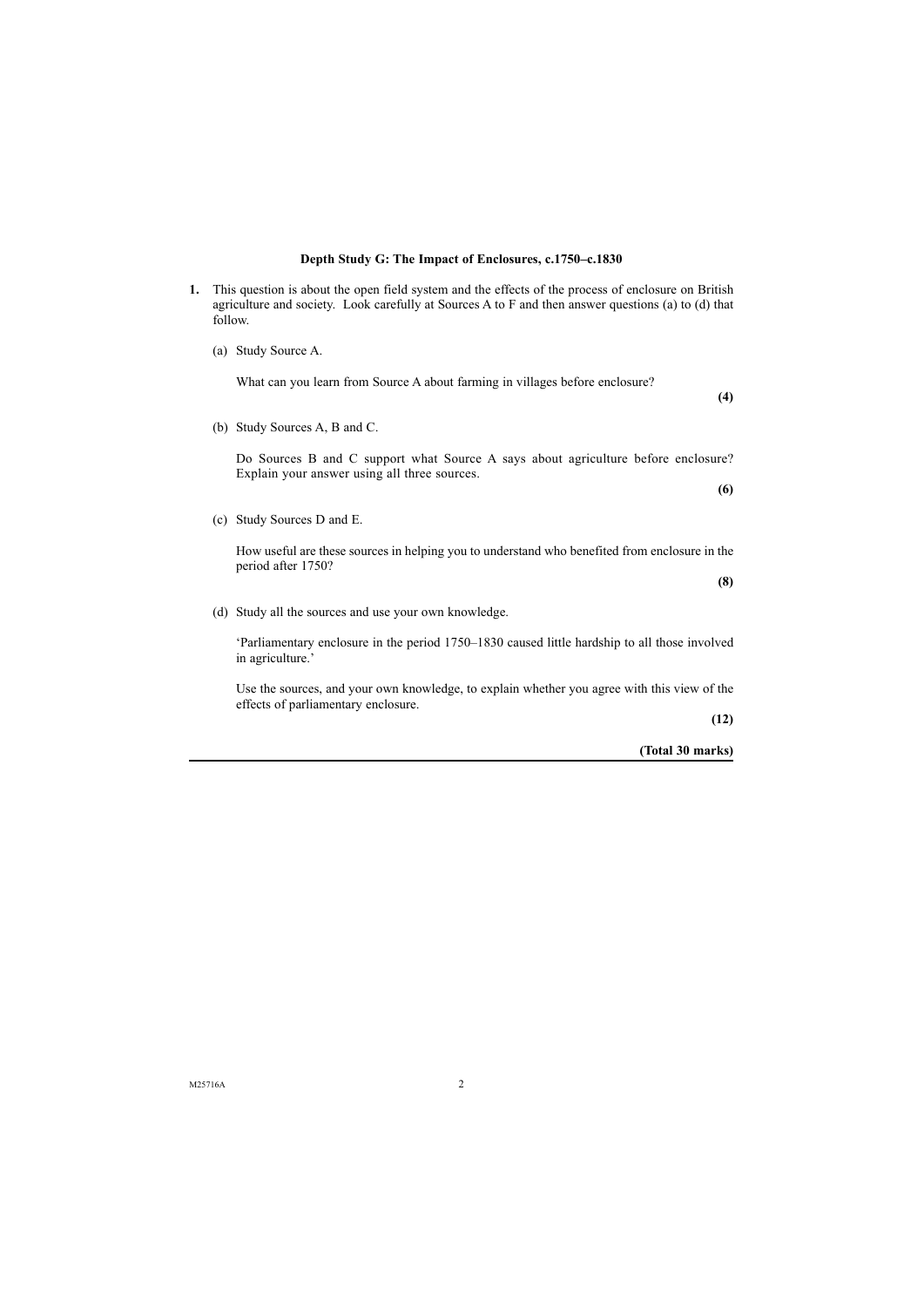#### M25716A 3 **Turn over**

#### **Depth Study H: Poverty and Poor Relief, c.1790–c.1850**

- **2.** This question is about the Old Poor Law and the effects of the Poor Law Amendment Act of 1834 in the period before 1850. Look carefully at Sources A to F and then answer questions (a) to (d) that follow.
	- (a) Study Source A.

 What can you learn from Source A about the effects of the Speenhamland System of poor relief?

**(4)**

(b) Study Sources A, B and C.

 Do Sources B and C support what Source A says about the effects of the Speenhamland System? Explain your answer using all three sources.

**(6)**

(c) Study Sources D and E.

 How useful are these sources in helping you to understand people's reactions to the Poor Law Amendment Act of 1834?

**(8)**

(d) Study all the sources and use your own knowledge.

'The New Poor Law provided a fair system of poor relief for all people.'

 Use the sources, and your own knowledge, to explain whether you agree with this view of the effects of the Poor Law Amendment Act of 1834.

**(12)**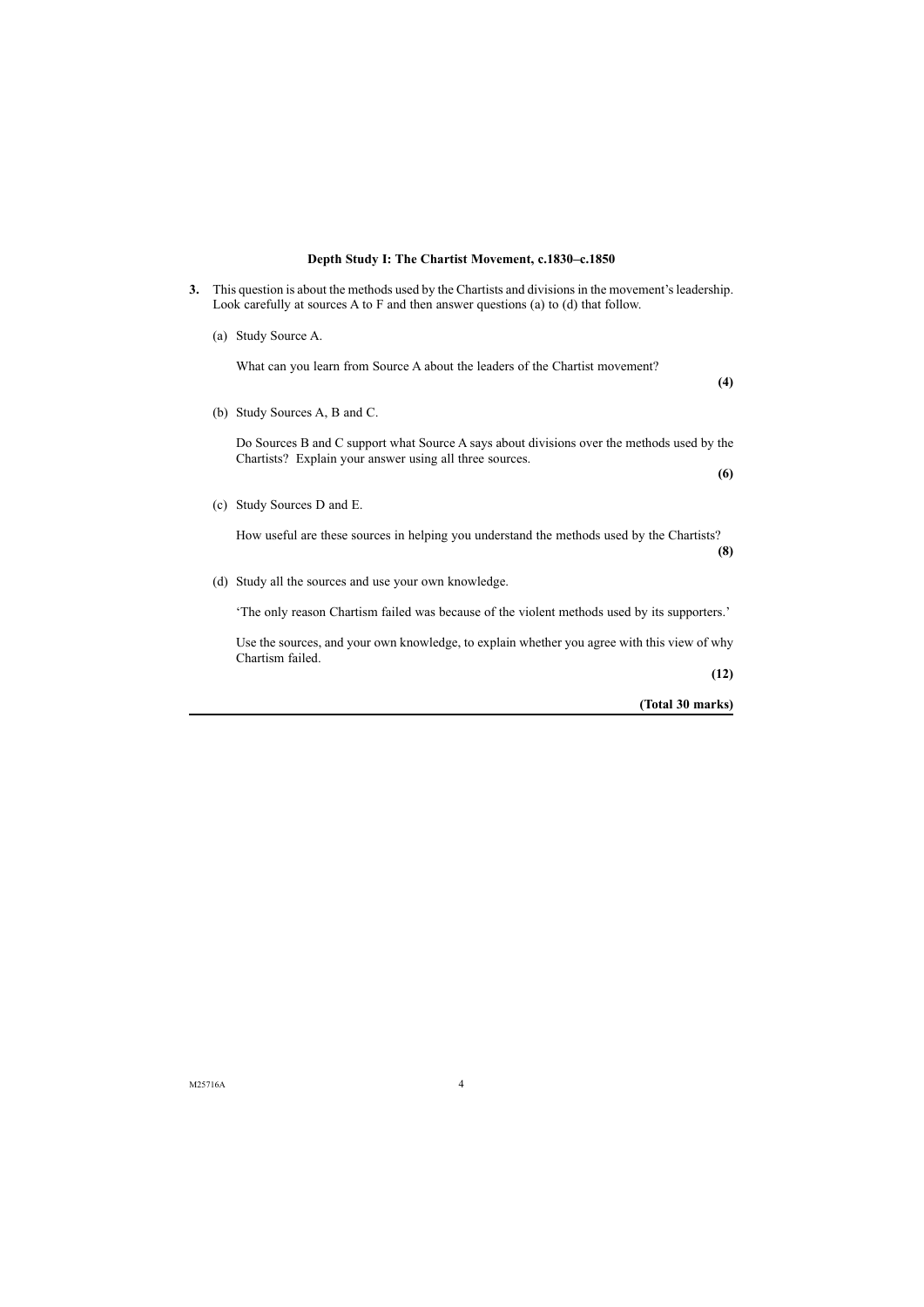# **Depth Study I: The Chartist Movement, c.1830–c.1850**

| 3. | This question is about the methods used by the Chartists and divisions in the movement's leadership.<br>Look carefully at sources A to F and then answer questions (a) to (d) that follow. |                                                                                                                                                              |  |
|----|--------------------------------------------------------------------------------------------------------------------------------------------------------------------------------------------|--------------------------------------------------------------------------------------------------------------------------------------------------------------|--|
|    |                                                                                                                                                                                            | (a) Study Source A.                                                                                                                                          |  |
|    |                                                                                                                                                                                            | What can you learn from Source A about the leaders of the Chartist movement?<br>(4)                                                                          |  |
|    |                                                                                                                                                                                            | (b) Study Sources A, B and C.                                                                                                                                |  |
|    |                                                                                                                                                                                            | Do Sources B and C support what Source A says about divisions over the methods used by the<br>Chartists? Explain your answer using all three sources.<br>(6) |  |
|    |                                                                                                                                                                                            | (c) Study Sources D and E.                                                                                                                                   |  |
|    |                                                                                                                                                                                            | How useful are these sources in helping you understand the methods used by the Chartists?<br>(8)                                                             |  |
|    |                                                                                                                                                                                            | (d) Study all the sources and use your own knowledge.                                                                                                        |  |
|    |                                                                                                                                                                                            | 'The only reason Chartism failed was because of the violent methods used by its supporters.'                                                                 |  |
|    |                                                                                                                                                                                            | Use the sources, and your own knowledge, to explain whether you agree with this view of why<br>Chartism failed.<br>(12)                                      |  |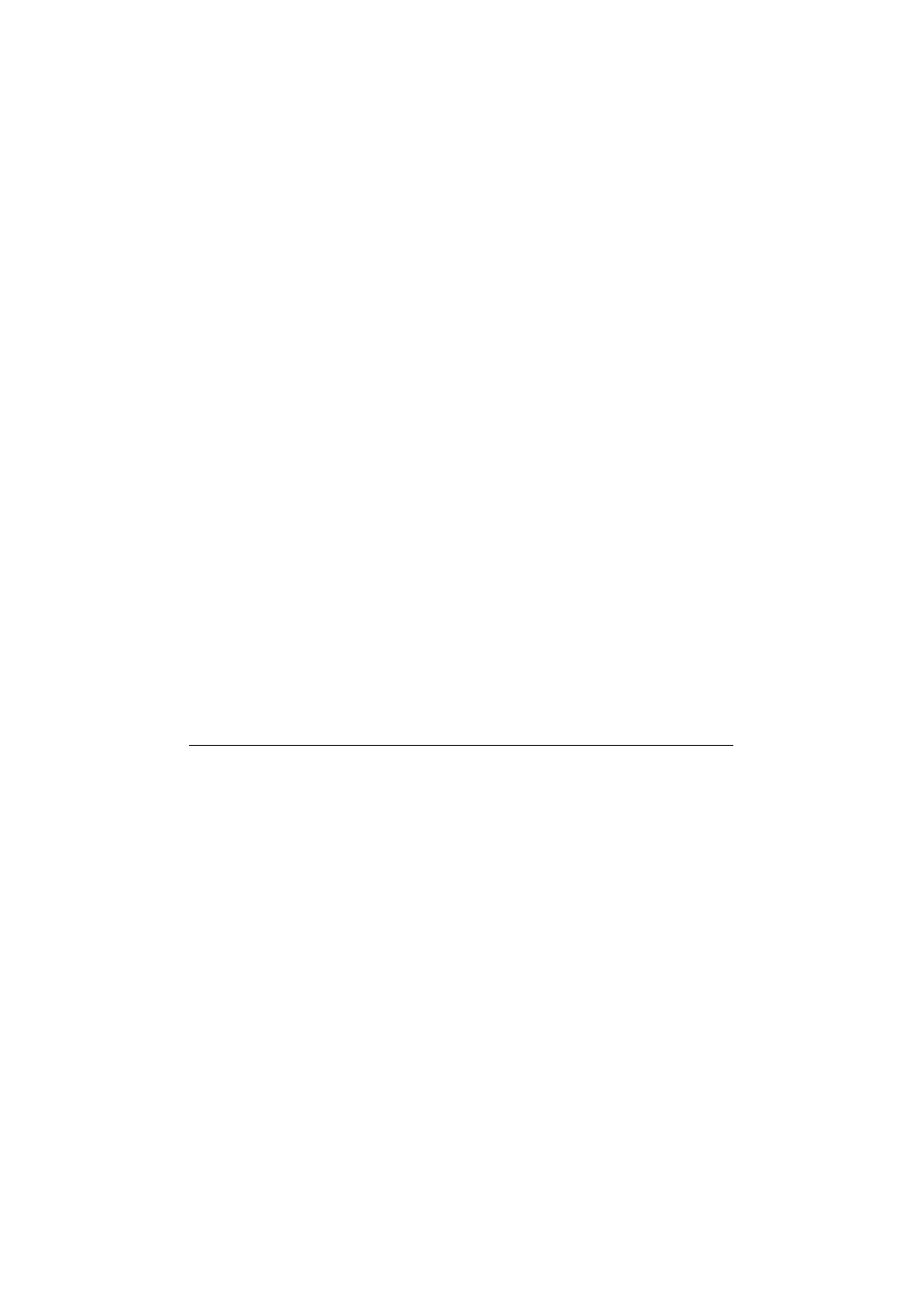#### M25716A 5 **Turn over**

#### **Depth Study J: The Campaigns for Factory and Mines Reform, c.1800–c.1880**

- **4.** This question is about child labour in factories and factory conditions in the period before 1880. Look carefully at Sources A to F and then answer questions (a) to (d) that follow.
	- (a) Study Source A.

 What can you learn from Source A about factory conditions for pauper apprentices in the early nineteenth century?

**(4)**

(b) Study Sources A, B and C.

 Do Sources B and C support what Source A says about conditions for children working in factories? Explain your answer using all three sources.

**(6)**

(c) Study Sources D and E.

 How useful are these sources in helping you understand different attitudes to child labour? **(8)**

(d) Study all the sources and use your own knowledge.

 'Factory conditions for child workers in the first half of the nineteenth century were always bad.'

 Use the sources, and your own knowledge, to explain whether you agree with this view of factory conditions for child workers in this period.

**(12)**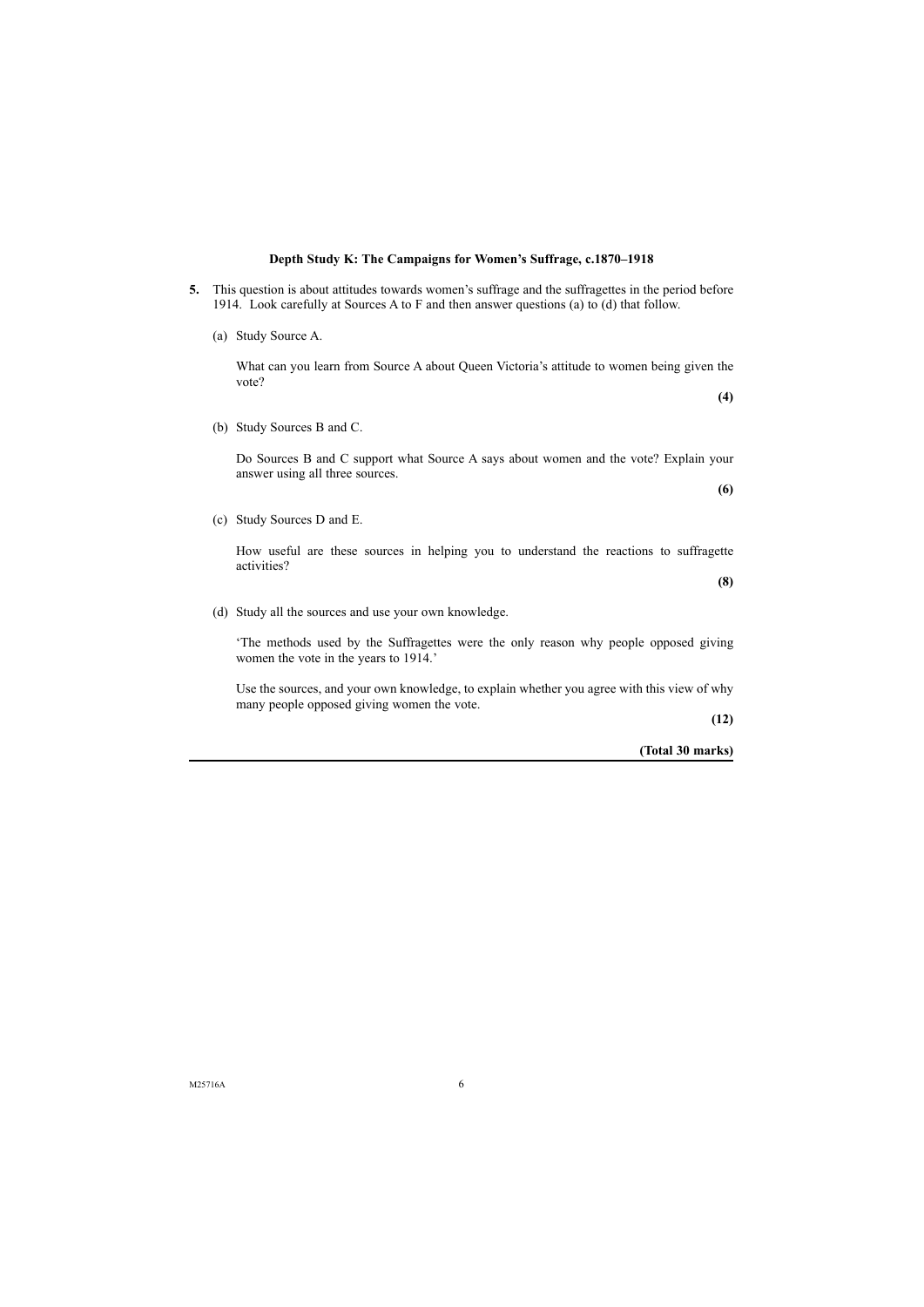### **Depth Study K: The Campaigns for Women's Suffrage, c.1870–1918**

- **5.** This question is about attitudes towards women's suffrage and the suffragettes in the period before 1914. Look carefully at Sources A to F and then answer questions (a) to (d) that follow.
	- (a) Study Source A.

 What can you learn from Source A about Queen Victoria's attitude to women being given the vote?

**(4)**

(b) Study Sources B and C.

 Do Sources B and C support what Source A says about women and the vote? Explain your answer using all three sources.

**(6)**

(c) Study Sources D and E.

 How useful are these sources in helping you to understand the reactions to suffragette activities?

**(8)**

(d) Study all the sources and use your own knowledge.

 'The methods used by the Suffragettes were the only reason why people opposed giving women the vote in the years to 1914.'

 Use the sources, and your own knowledge, to explain whether you agree with this view of why many people opposed giving women the vote.

**(12)**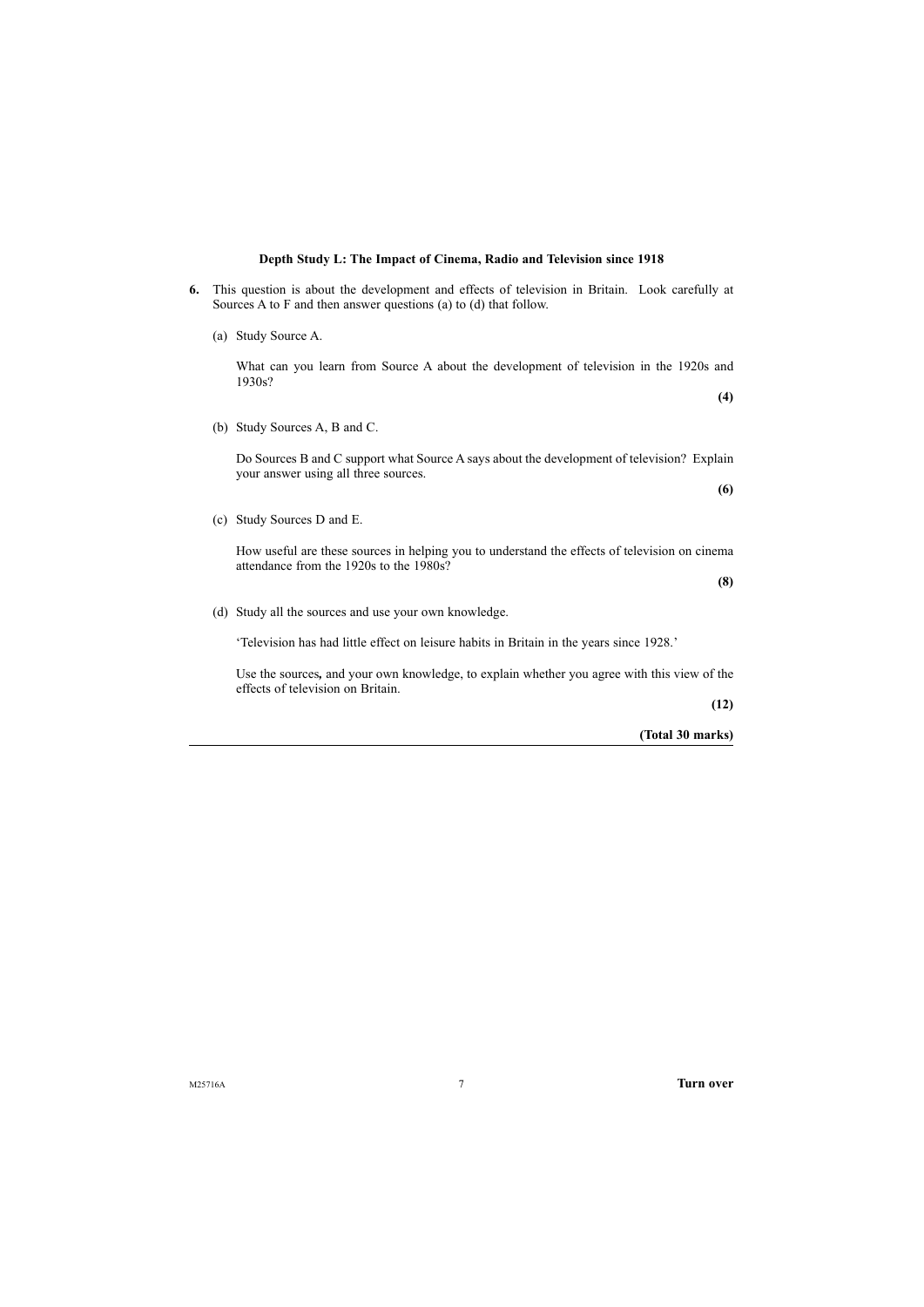#### M25716A 7 **Turn over**

## **Depth Study L: The Impact of Cinema, Radio and Television since 1918**

- **6.** This question is about the development and effects of television in Britain. Look carefully at Sources A to F and then answer questions (a) to (d) that follow.
	- (a) Study Source A.

 What can you learn from Source A about the development of television in the 1920s and 1930s?

**(4)**

(b) Study Sources A, B and C.

 Do Sources B and C support what Source A says about the development of television? Explain your answer using all three sources.

**(6)**

(c) Study Sources D and E.

 How useful are these sources in helping you to understand the effects of television on cinema attendance from the 1920s to the 1980s?

**(8)**

(d) Study all the sources and use your own knowledge.

'Television has had little effect on leisure habits in Britain in the years since 1928.'

 Use the sources*,* and your own knowledge, to explain whether you agree with this view of the effects of television on Britain.

**(12)**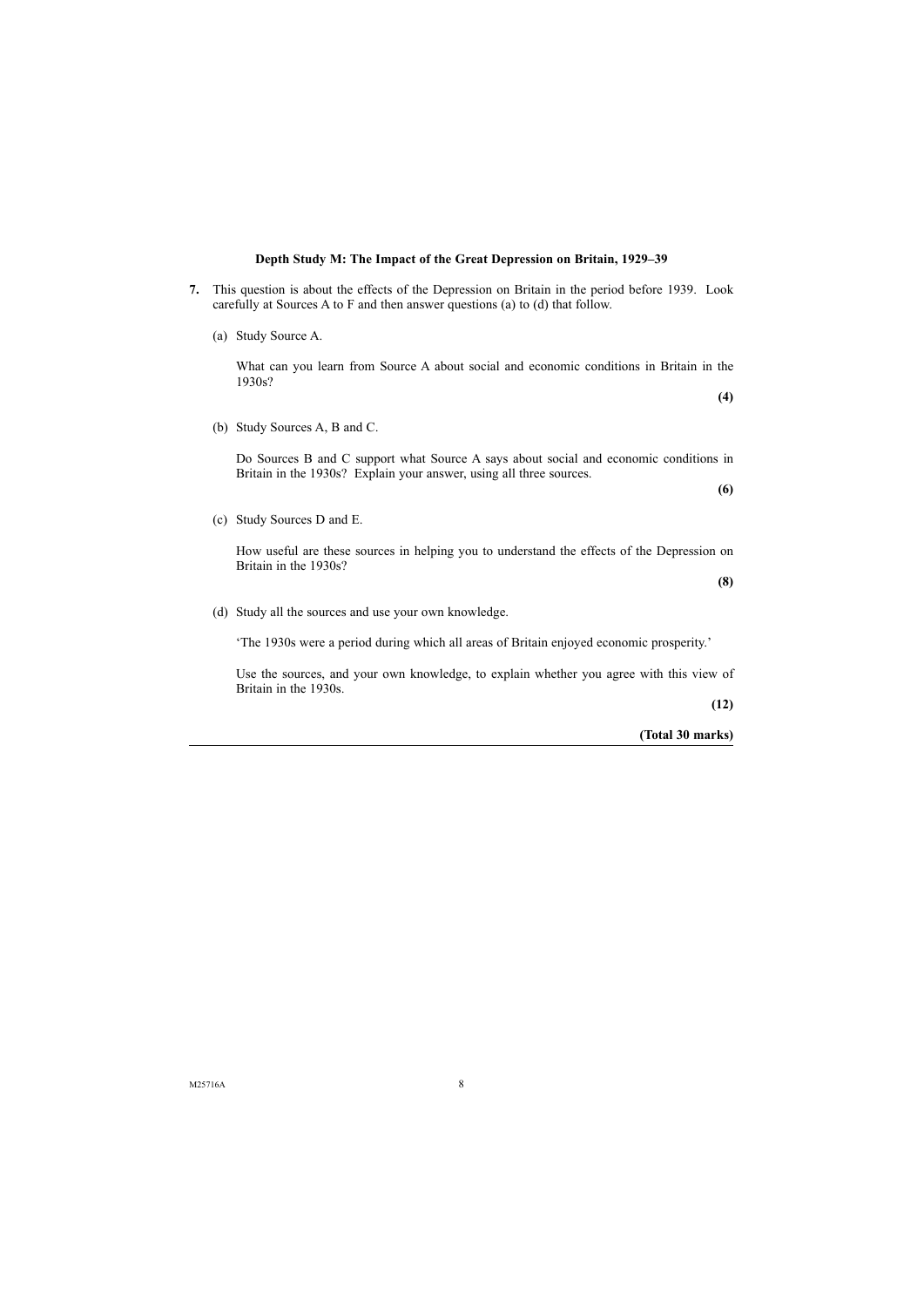### **Depth Study M: The Impact of the Great Depression on Britain, 1929–39**

- **7.** This question is about the effects of the Depression on Britain in the period before 1939. Look carefully at Sources A to F and then answer questions (a) to (d) that follow.
	- (a) Study Source A.

 What can you learn from Source A about social and economic conditions in Britain in the 1930s?

**(4)**

(b) Study Sources A, B and C.

 Do Sources B and C support what Source A says about social and economic conditions in Britain in the 1930s? Explain your answer, using all three sources.

**(6)**

(c) Study Sources D and E.

 How useful are these sources in helping you to understand the effects of the Depression on Britain in the 1930s?

**(8)**

(d) Study all the sources and use your own knowledge.

'The 1930s were a period during which all areas of Britain enjoyed economic prosperity.'

 Use the sources, and your own knowledge, to explain whether you agree with this view of Britain in the 1930s.

**(12)**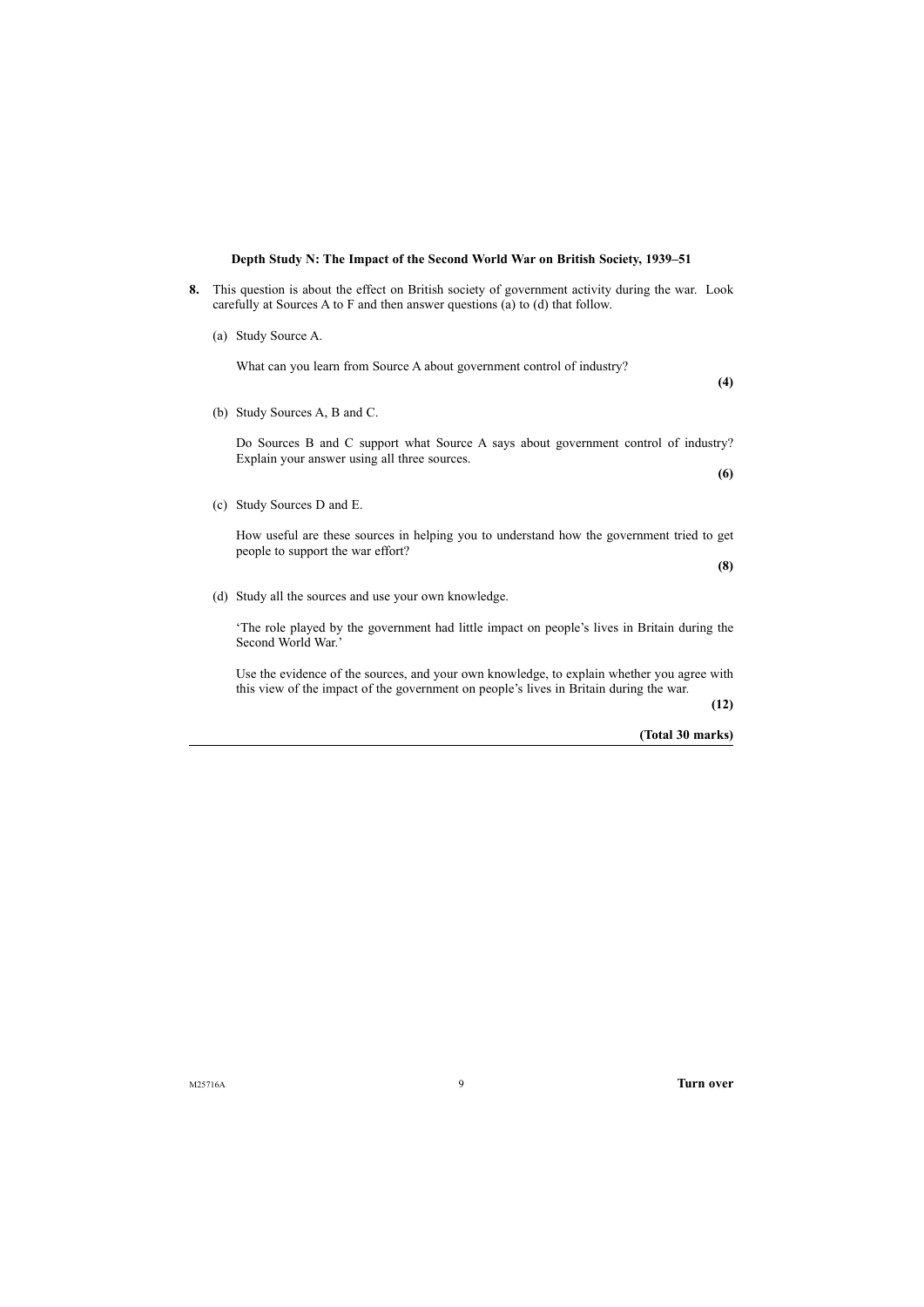#### M25716A 9 **Turn over**

# **Depth Study N: The Impact of the Second World War on British Society, 1939–51**

- **8.** This question is about the effect on British society of government activity during the war. Look carefully at Sources A to F and then answer questions (a) to (d) that follow.
	- (a) Study Source A.

What can you learn from Source A about government control of industry?

**(4)**

(b) Study Sources A, B and C.

 Do Sources B and C support what Source A says about government control of industry? Explain your answer using all three sources.

**(6)**

(c) Study Sources D and E.

 How useful are these sources in helping you to understand how the government tried to get people to support the war effort?

**(8)**

(d) Study all the sources and use your own knowledge.

 'The role played by the government had little impact on people's lives in Britain during the Second World War.'

 Use the evidence of the sources, and your own knowledge, to explain whether you agree with this view of the impact of the government on people's lives in Britain during the war.

**(12)**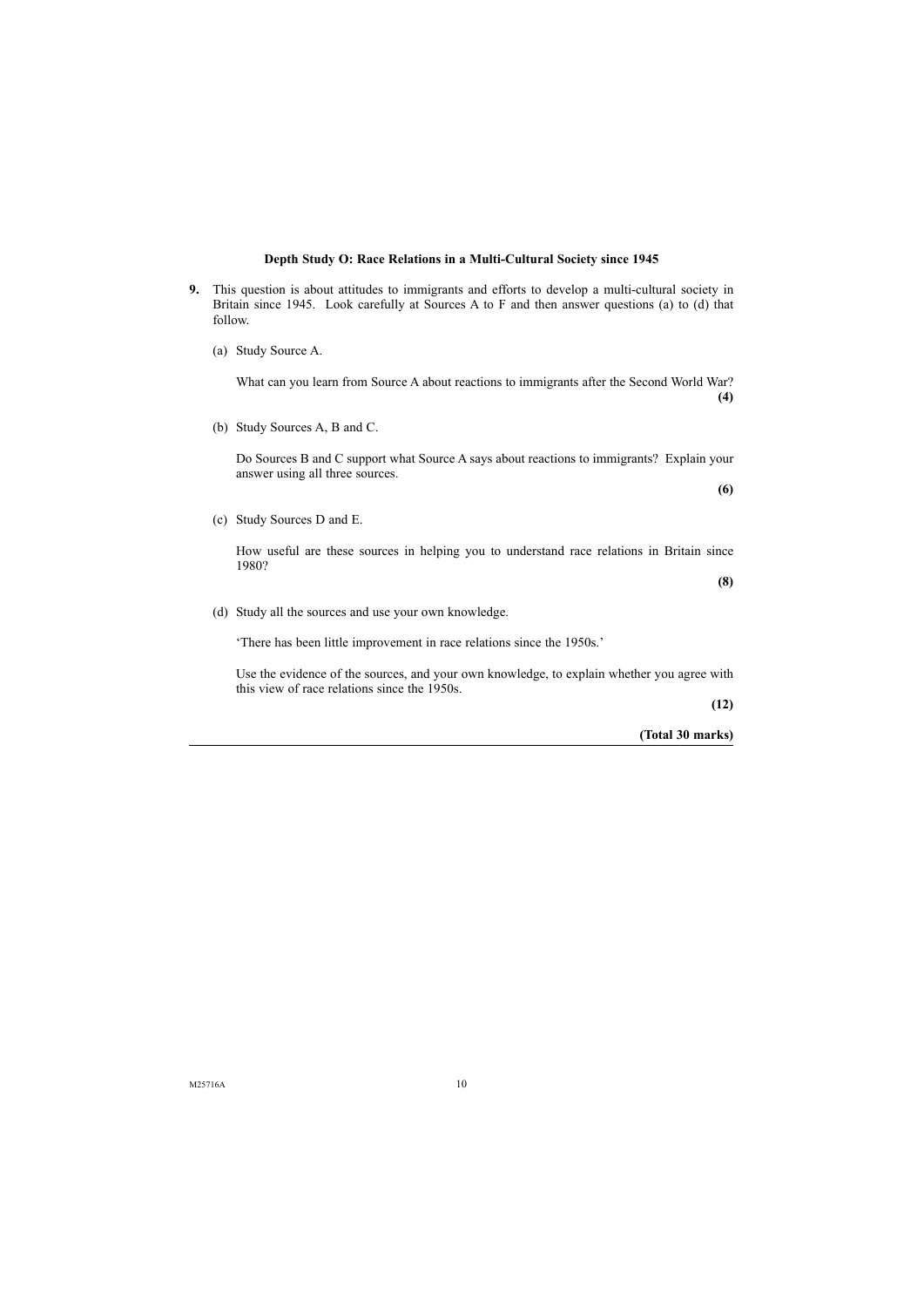#### **Depth Study O: Race Relations in a Multi-Cultural Society since 1945**

- **9.** This question is about attitudes to immigrants and efforts to develop a multi-cultural society in Britain since 1945. Look carefully at Sources A to F and then answer questions (a) to (d) that follow.
	- (a) Study Source A.

 What can you learn from Source A about reactions to immigrants after the Second World War? **(4)**

(b) Study Sources A, B and C.

 Do Sources B and C support what Source A says about reactions to immigrants? Explain your answer using all three sources.

**(6)**

(c) Study Sources D and E.

 How useful are these sources in helping you to understand race relations in Britain since 1980?

**(8)**

(d) Study all the sources and use your own knowledge.

'There has been little improvement in race relations since the 1950s.'

 Use the evidence of the sources, and your own knowledge, to explain whether you agree with this view of race relations since the 1950s.

**(12)**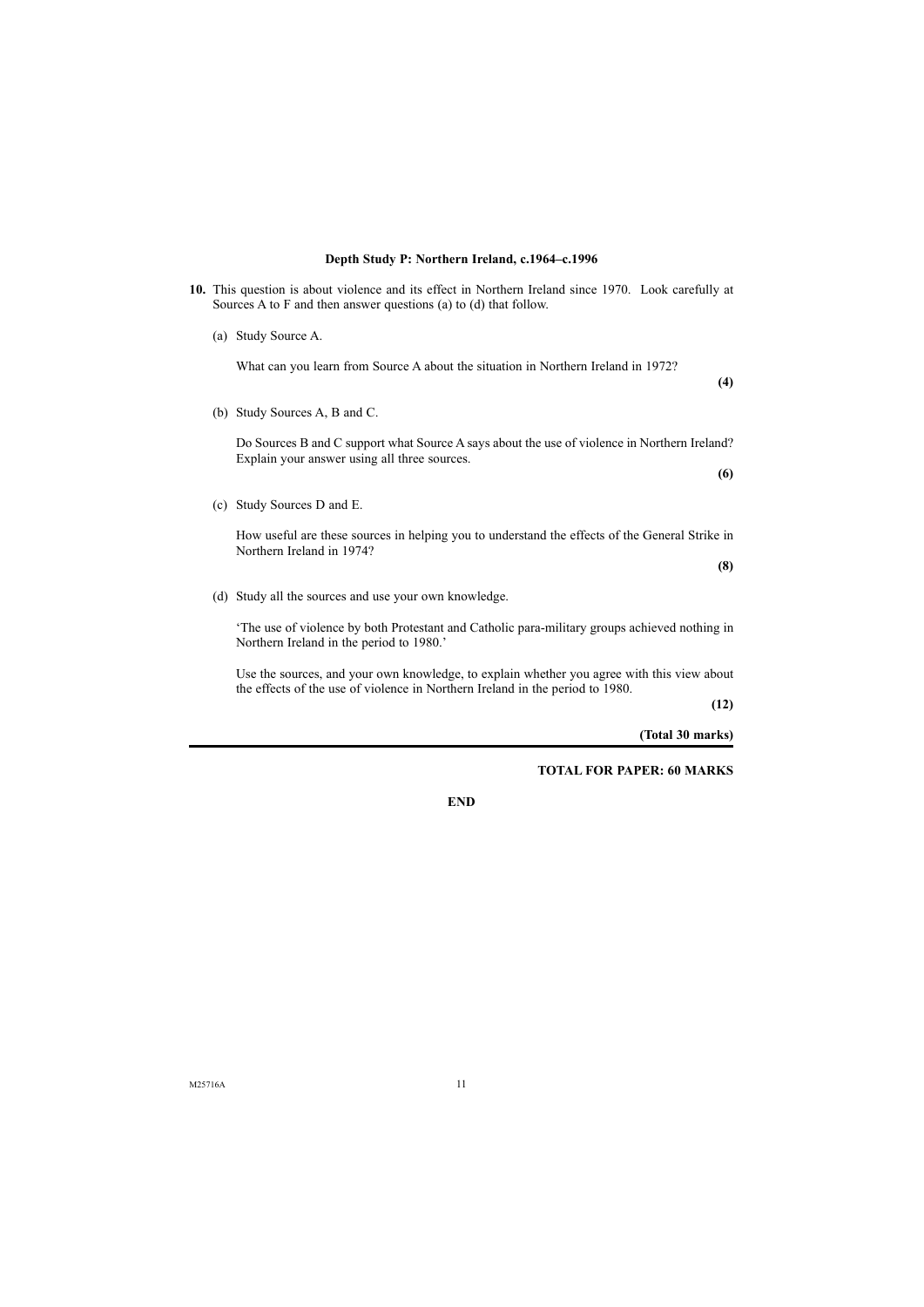#### **Depth Study P: Northern Ireland, c.1964–c.1996**

- **10.** This question is about violence and its effect in Northern Ireland since 1970. Look carefully at Sources A to F and then answer questions (a) to (d) that follow.
	- (a) Study Source A.

What can you learn from Source A about the situation in Northern Ireland in 1972?

**(4)**

(b) Study Sources A, B and C.

 Do Sources B and C support what Source A says about the use of violence in Northern Ireland? Explain your answer using all three sources.

**(6)**

(c) Study Sources D and E.

 How useful are these sources in helping you to understand the effects of the General Strike in Northern Ireland in 1974?

**(8)**

(d) Study all the sources and use your own knowledge.

 'The use of violence by both Protestant and Catholic para-military groups achieved nothing in Northern Ireland in the period to 1980.'

 Use the sources, and your own knowledge, to explain whether you agree with this view about the effects of the use of violence in Northern Ireland in the period to 1980.

**(12)**

**(Total 30 marks)**

# **TOTAL FOR PAPER: 60 MARKS**